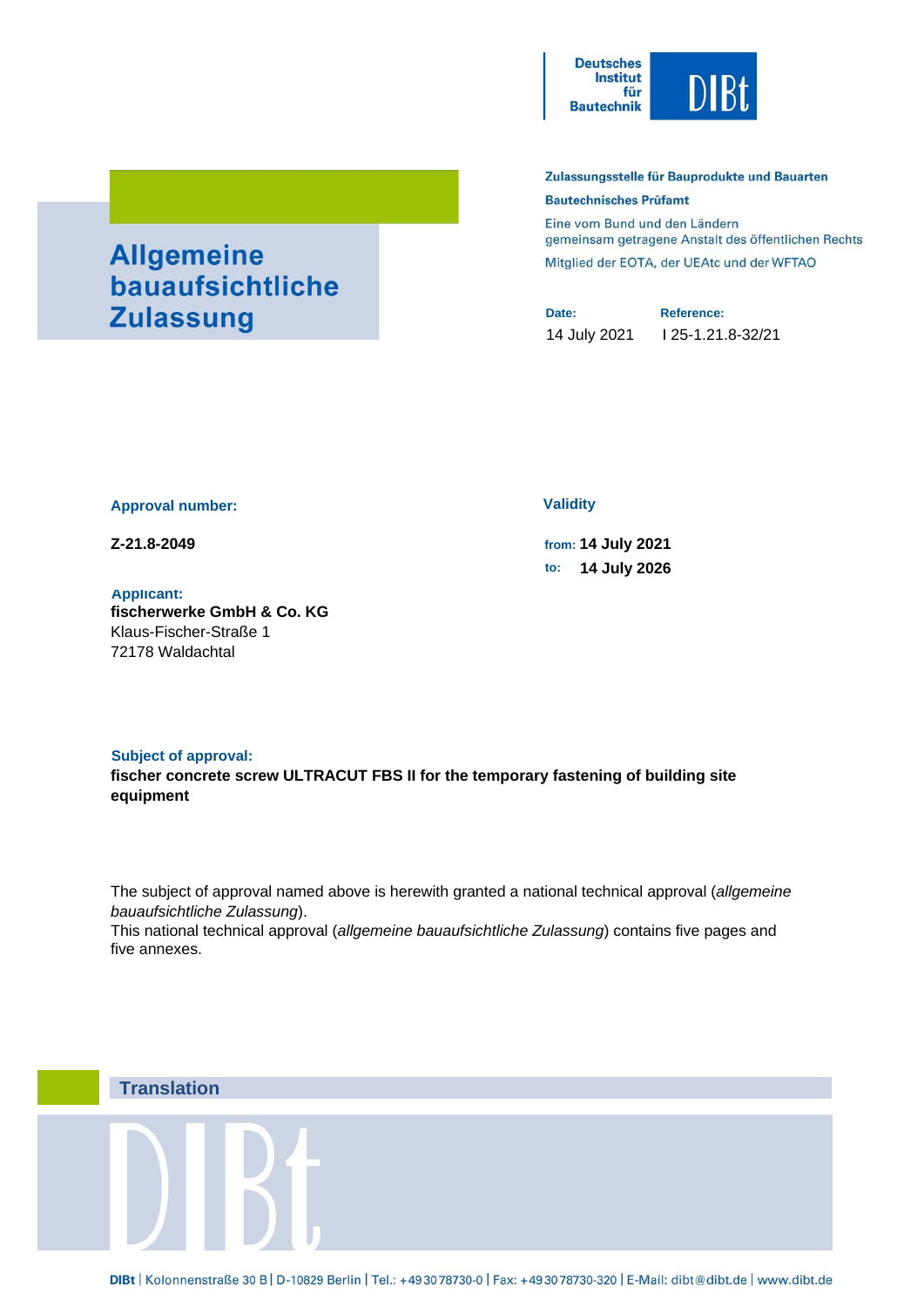

**Page 2 of 5 | 14 July 2021**

# **I GENERAL PROVISIONS**

- 1 With the national technical approval (*allgemeine bauaufsichtliche Zulassung*) the fitness for use and the applicability of the subject of approval in accordance with the Building Codes of the federal states (*Landesbauordnungen*) have been verified.
- 2 If in the national technical approval (*allgemeine bauaufsichtliche Zulassung*) requirements are made concerning the special expertise and experience of persons entrusted with the manufacture of construction products and types of construction in accordance with the provisions of the relevant federal state following Section 17 Sub-Section 5 of the Model Building Code (*Musterbauordnung*), it shall be noted that this expertise and experience can also be proven by equivalent verifications from other Member States of the European Union. If necessary, this also applies to verifications presented within the framework of the Agreement on the European Economic Area (EEA) or other bilateral agreements.
- 3 The national technical approval (*allgemeine bauaufsichtliche Zulassung*) does not replace the permits, approvals and certificates prescribed by law for carrying out building projects.
- 4 The national technical approval (*allgemeine bauaufsichtliche Zulassung*) will be granted without prejudice to the rights of third parties, in particular private property rights.
- 5 Notwithstanding further provisions in the 'Special Provisions', manufacturers and distributors of the subject of approval shall make copies of the national technical approval (*allgemeine bauaufsichtliche Zulassung*) available to the user and point out that the national technical approval (*allgemeine bauaufsichtliche Zulassung*) shall be available at the place of use. Upon request, copies of the national technical approval (*allgemeine bauaufsichtliche Zulassung*) shall be placed at the disposal of the authorities involved.
- 6 The national technical approval (*allgemeine bauaufsichtliche Zulassung*) may be reproduced in full only. Partial publication requires the consent of Deutsches Institut für Bautechnik. Texts and drawings contained in advertising literature may not be in contradiction to the national technical approval (*allgemeine bauaufsichtliche Zulassung*). In the event of a discrepancy between the German original of the national technical approval (*allgemeine bauaufsichtliche Zulassung*) and this authorised translation, the German version shall prevail.
- 7 The national technical approval (*allgemeine bauaufsichtliche Zulassung*) is granted until revoked. The provisions of the national technical approval (*allgemeine bauaufsichtliche Zulassung*) can subsequently be supplemented and amended, in particular if this is required by new technical findings.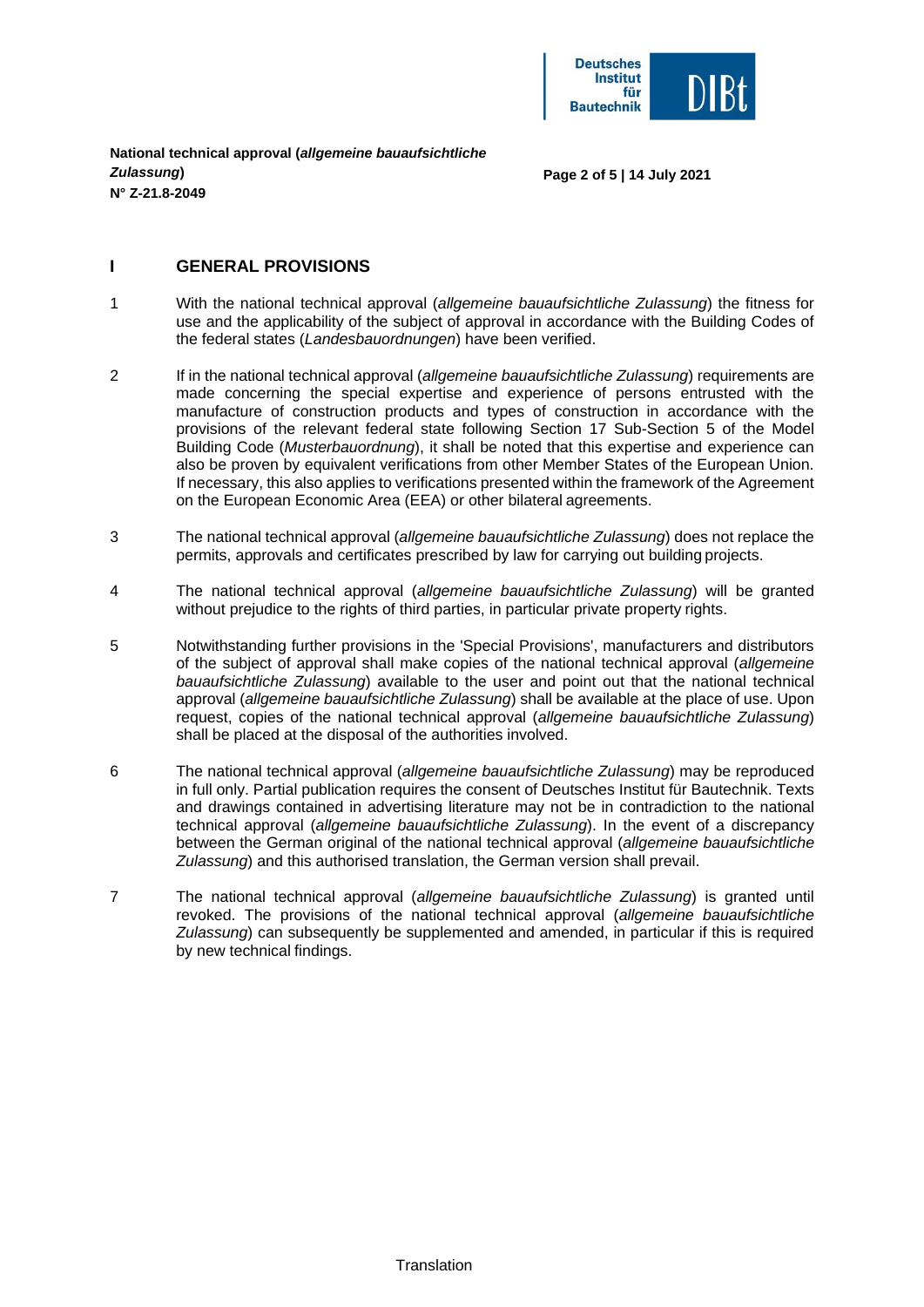

**Page 3 of 5 | 14 July 2021**

# **II SPECIAL PROVISIONS**

# **1 Subject of approval and field of application**

# **1.1 Subject of approval**

This general type of approval regulates the planning, dimensioning and execution of the Temporary anchoring in the concrete using the fischer concrete screw UltraCut FBS II (hereinafter referred to as the anchor) in accordance with the European technical assessment ETA-15/0352 from 05.10.2020.

The anchor is installed by screwing it into a pre-drilled cylindrical borehole. The special thread of the anchor cuts a thread in the anchoring base. The anchor takes place through the form fit of the special thread in the concrete.

Annex 1 shows the installed anchorage.

# **1.2 Field of application**

The anchor may be used in reinforced and un-reinforced normal weight concrete of strength class C20/25 at minimum and strength class C50/60 at maximum in accordance with DIN EN 206:2014-07 'Concrete - Specification, properties, production and conformity'. The screw may be used as stated in Section 4.1 until the required characteristic compressive strength of the concrete is reached by verification.

The anchor may only be used for the temporary fastening of building site equipment, e.g. braces for formwork, fall protection equipment and scaffolding. After unscrewing the anchor, it can be reused in other drill holes. After unscrewing FBS II from a drill hole, this drill hole may not be used a second time. Every time before reusing the anchor, it shall be checked visually using a checking gauge in accordance with Section 4.3. Installed anchors shall be checked regularly for visible damages (e.g. corrosion).

The anchor may be used in cracked and non-cracked concrete.

The anchor may only be used in situations where no fire resistance requirements apply to the entire structure including the screw.

The anchor may only be used for temporary fastening applications in internal and external conditions.

# **2 Provisions for planning, design and execution**

#### **2.1 Planning**

The anchor shall be planned by engineers. Considering the anchored loads are verifiable calculations and design drawings to make.

The construction drawings must show the exact position, size, and screw-in depth of the anchor included.

# **2.2 Design**

The verification of the immediate local force application in the concrete is with this assessment done. The transmission of the loads to be anchored in the component must be verified.

Additional stresses in the anchor, in the component to be connected or in the component in which the anchor is anchored, from impeded deformation (e.g., with temperature changes) may arise must be considered.

The minimum distances of the anchor (spacing, edge distances) and the minimum concrete thickness according to Annex 4 must be complied with.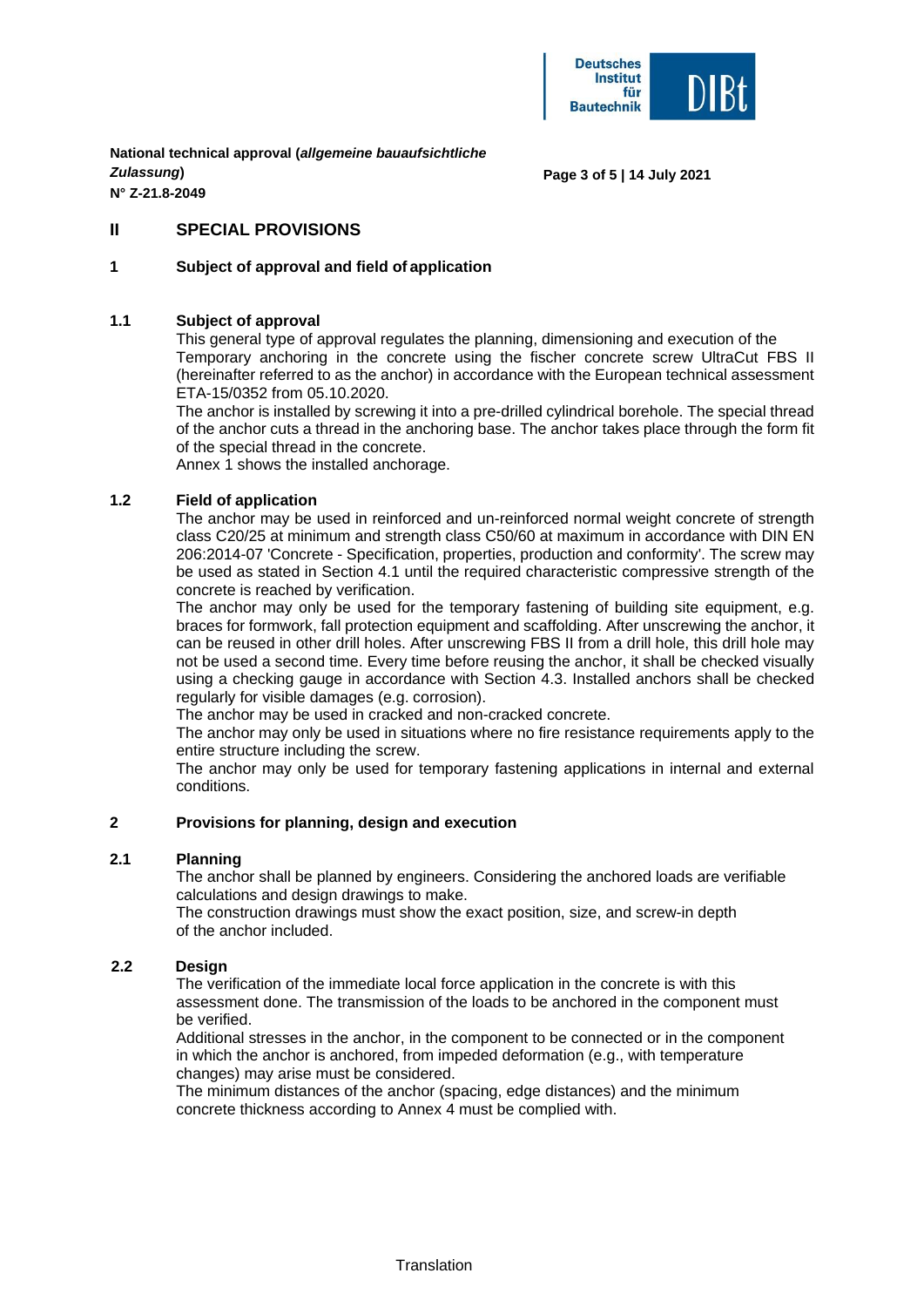

#### **Page 4 of 5 | 14 July 2021**

The minimum installation parameters of the anchor (spacing, edge distances) and the minimum thickness of the concrete member shall not be less than the values stated in Annex 4.

It shall be proven that the design action  $F_{Ed}$  does not exceed the value of the design resistance FRd : **FEd ≤ FRd**

The design values of the resistance are valid for all load directions (except shear loads in direction c<sub>2</sub>, see Annex 4), regardless of the failure mode. The resistances are stated in Annex 4 depending on the screw size, the screw-in depth and the concrete strength  $f_{\text{c,cube}}$ .

# **2.3 Provisions for execution**

# **2.3.1 General**

The anchor shall be installed in accordance with the design drawings stated in

Section 3.1. The screw may be used in the concrete member before reaching the characteristic compressive strength  $f_{ck,cube}$ . In this case, the concrete compressive strength  $f_{c,cube}$  must have reached a value of at least 10 N/mm<sup>2</sup>.

# **2.3.2 Drilling and cleaning the bore hole**

The position of the drill hole must be chosen such that the reinforcement does not get damaged.

The drill hole shall be drilled by using a hard metal hammer drill bit, hollow drill bit or diamond drill bit. It shall be drilled perpendicular to the surface of the base material. The nominal drill diameter and the cutting diameter shall correspond to Annex 3.

In addition to this, the masonry drill bit shall correspond to the specifications listed in the following leaflet issued by Deutsches Institut für Bautechnik: Characteristic values, requirements and tests of masonry drills with carbide metal cutting elements used for setting drill holes for anchor installations (*Kennwerte, Anforderungen und Prüfungen von Mauerbohrern mit Schneidkörpern aus Hartmetall, die zur Herstellung der Bohrlöcher von Dübelverankerungen verwendet werden*) (version January 2002).

Compliance with the characteristic values of the drills shall be proven by means of an inspection certificate 3.2 (DIN EN 10204) or by the inspection mark (see information sheet) of test association Prüfgemeinschaft Mauerbohrer e.V., Remscheid.

The drill hole depth shall correspond to the values given in Annex 3. The drill dust shall be removed from the drill hole (for exceptions, see Annex 3).

In case of an aborted drill hole, a new drill hole shall be drilled with a distance of at least 2x depth of the aborted drill hole.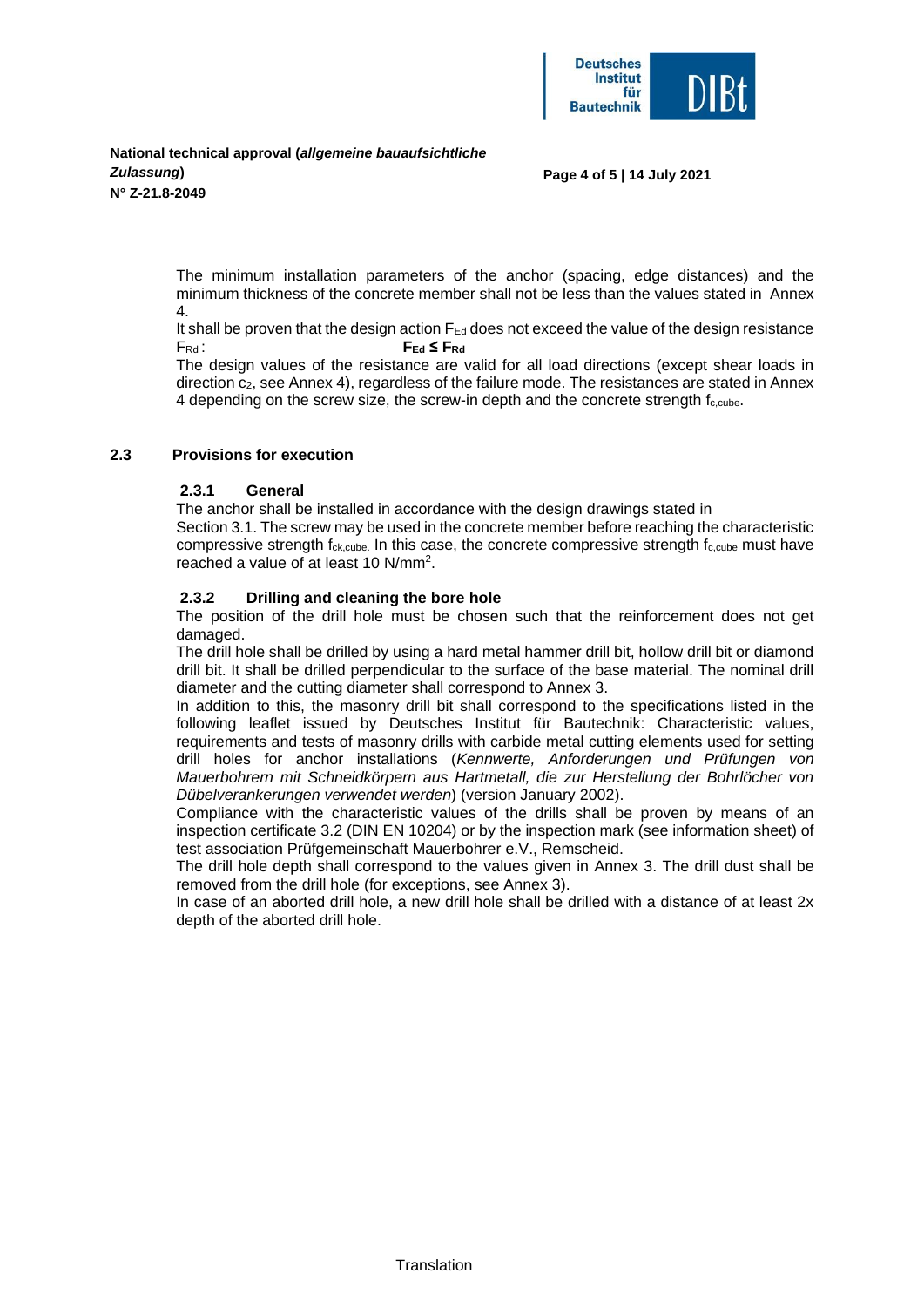

#### **Page 5 of 5 | 14 July 2016**

# **2.3.3 Installation of the screw**

The anchor may only be used temporarily in a single drill hole. After it is unscrewed, it can be reused in other drill holes. However, it shall not be used twice in the same drill hole. Every time before reusing FBS II, the wear of the thread shall be checked using the relevant

checking gauge as stated in Annex 2. The anchor may be reused only if it can penetrate the gauge without protruding from the end of the checking gauge (see Annex 5). Screws with obvious damage, e.g. corrosion, must not be reused.

The anchor may be screwed in using an impact driver. To avoid over-turning of the screws, the impact driver should have a maximum power output as stated in Annex 3, Table 2, and should be equipped with an automatic shut-down device.

The anchor is installed correctly when

- the base plate to be fixed (fixture) is completely screwed to the concrete without any intermediate layer.
- the head of the anchor is supported on the fixture
- it is not possible to turn the screw anymore.
- the setting depth  $h_{nom}$  is observed.

# **2.3.4 Inspection of execution**

During the installation of the anchors, the contractor responsible for installing the anchorages or the construction supervisor assigned by him or a competent representative of the construction supervisor shall be present at the job site. He shall ensure the proper installation of the anchors.

During the installation of the anchors, records on the verification of the existing concrete strength class in accordance with Section 4.1 and the proper installation of the anchors shall be maintained by the construction supervisor or his competent representative.

The records shall be available at the job site during the construction period and shall be presented to the person carrying out the inspection upon request. These records as well as the delivery notes shall be kept by the company for at least five years after completion of the work.

Beatrix Wittstock *Notarized* Head of Section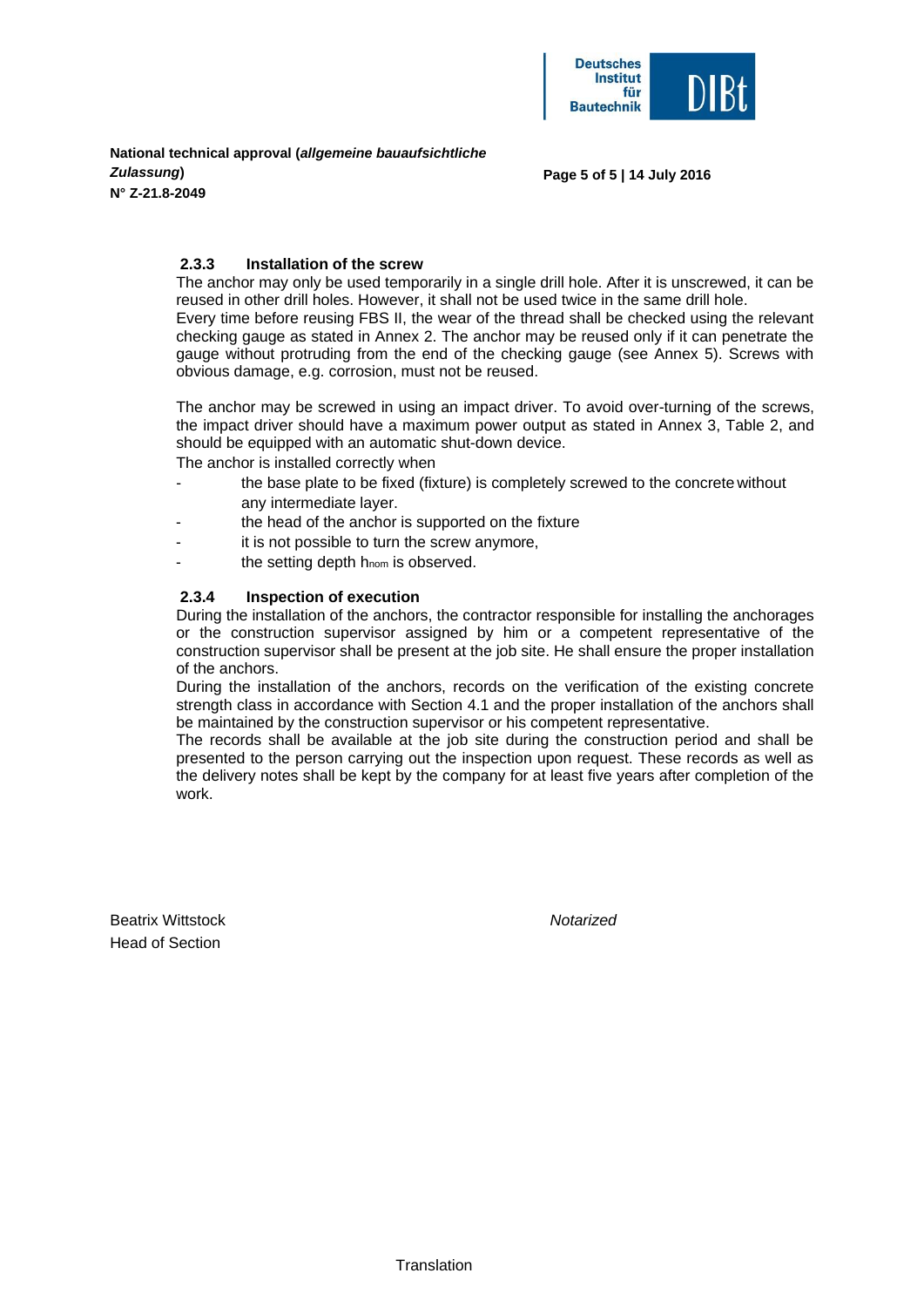

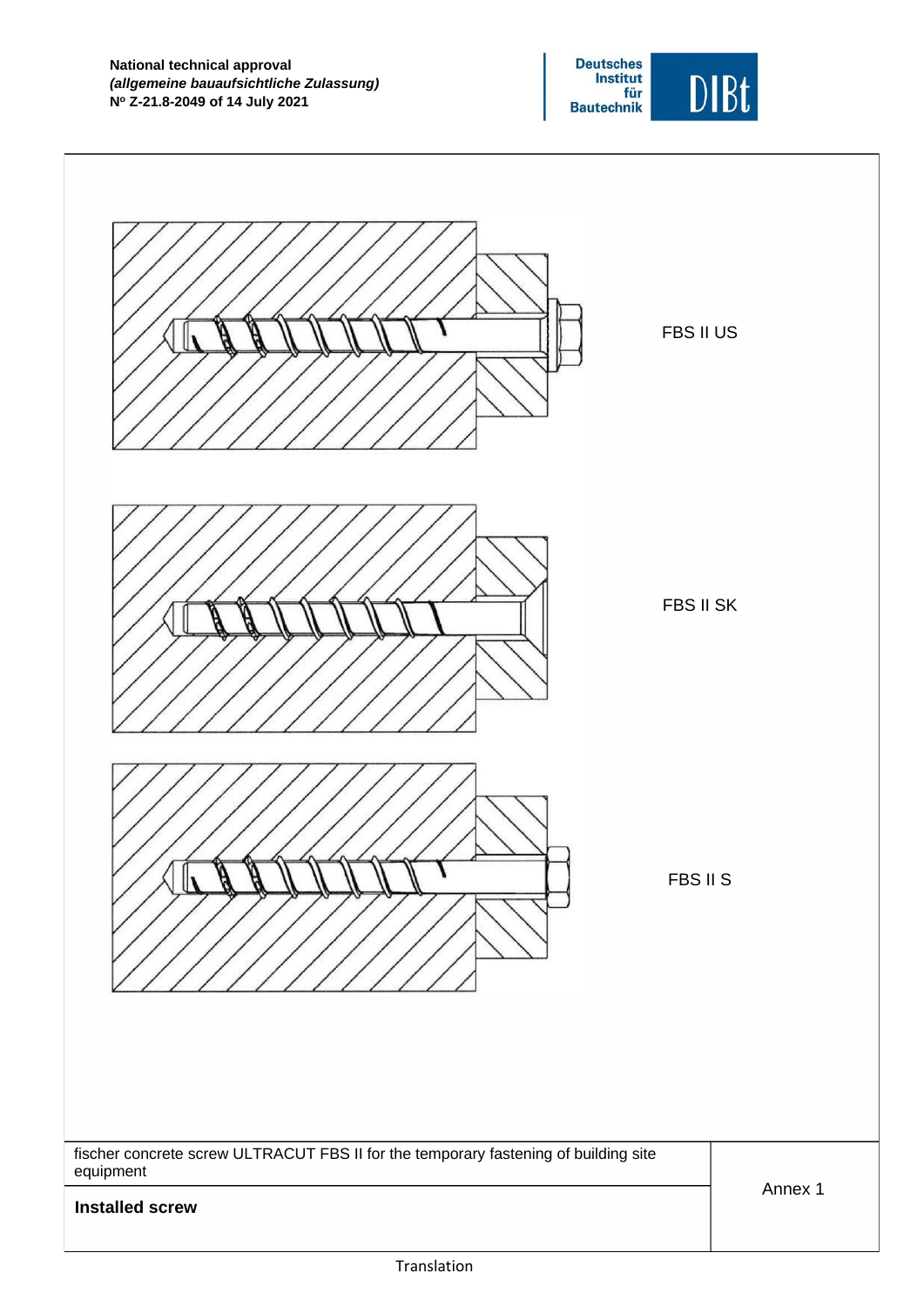# **National technical approval** *(allgemeine bauaufsichtliche Zulassung)* **N<sup>o</sup> Z-21.8-2049 of 14 July 2021**



| <b>Table 1: Dimensions and screw types</b> |           |      |                                          |      |      |      |  |  |  |  |  |
|--------------------------------------------|-----------|------|------------------------------------------|------|------|------|--|--|--|--|--|
|                                            |           |      | FBS II US / SK / S (Tx)                  |      |      |      |  |  |  |  |  |
| Screw type / size                          |           |      | 8                                        | 10   | 12   | 14   |  |  |  |  |  |
| Outer thread diameter                      | $d_{a}$   | [mm] | 10.3                                     | 12.5 | 14.5 | 16.6 |  |  |  |  |  |
| Core diameter                              | $d_{k}$   | [mm] | 7.4                                      | 9.4  | 11.3 | 13.3 |  |  |  |  |  |
| Shaft diameter                             | $d_s$     | [mm] | 8.0                                      | 9.9  | 11.7 | 13.7 |  |  |  |  |  |
| Diameter of formed washer                  | $U_{d,u}$ | [mm] | 18.0                                     | 20.5 | 23.0 | 28.0 |  |  |  |  |  |
| Gauge inner diameter                       | $d_{HL}$  | [mm] | 9.9                                      | 12.0 | 13.9 | 15.6 |  |  |  |  |  |
| Gauge length                               | LHL       | [mm] | 25                                       | 30   | 35   | 40   |  |  |  |  |  |
| Material                                   |           |      | Hardened carbon steel; $A_{5\%} \ge 8\%$ |      |      |      |  |  |  |  |  |
| Coating                                    |           |      | Zinc plated                              |      |      |      |  |  |  |  |  |

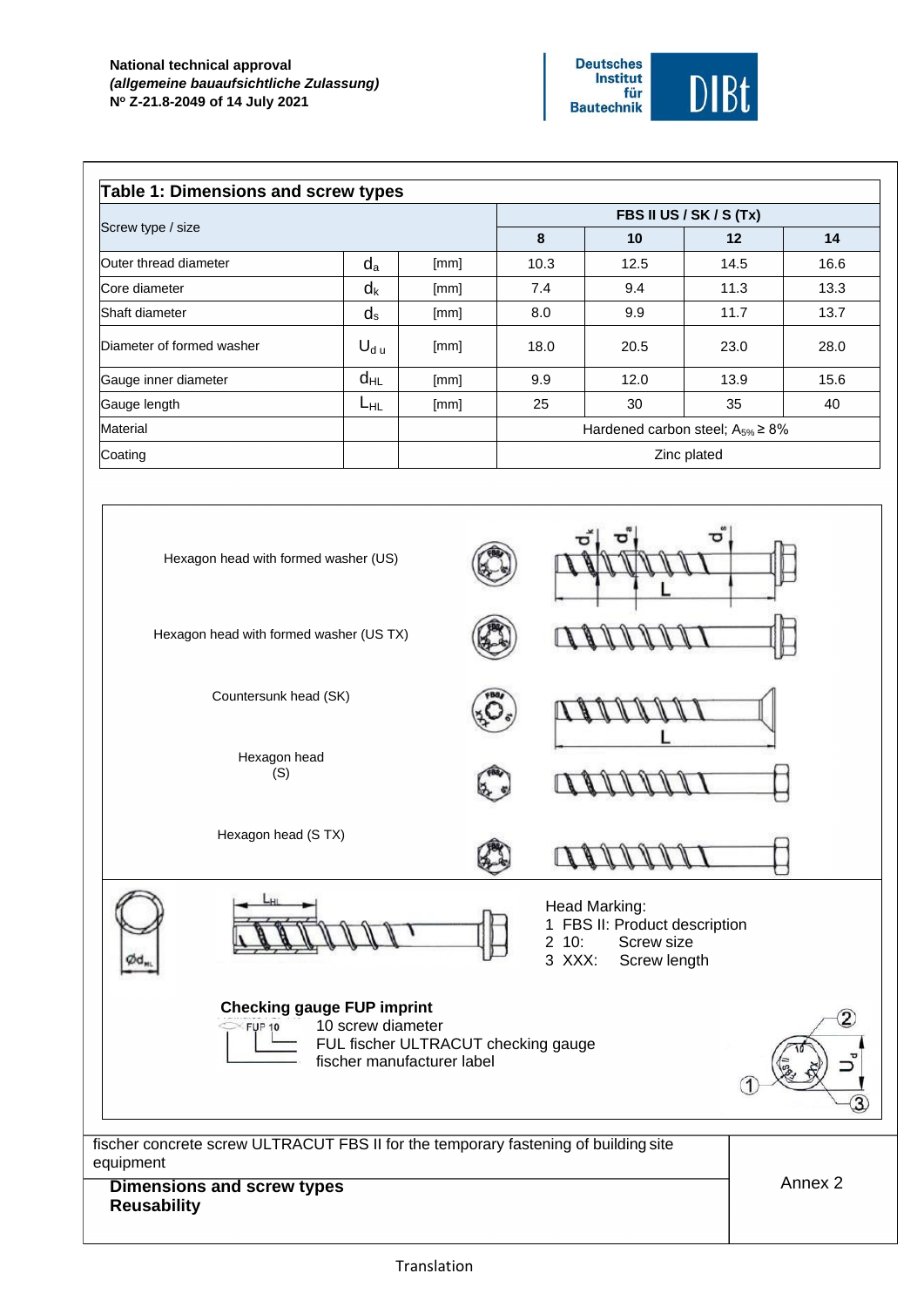

| <b>Screw size</b>                           | FBS II                         |      |               |           |     |                |     |     |             |          |     |                |          |  |  |
|---------------------------------------------|--------------------------------|------|---------------|-----------|-----|----------------|-----|-----|-------------|----------|-----|----------------|----------|--|--|
|                                             |                                |      |               | 8         |     | 10             |     |     | 12          |          |     | 14             |          |  |  |
| Nominal anchorage depth                     | $h_{nom}$                      | [mm] | 50            | 65        | 55  | 65             | 85  | 60  |             | 75   100 | 65  |                | 85   115 |  |  |
| Nominal drill hole diameter                 | $d_0$                          | [mm] |               | 8         |     | 10             |     |     | 12          |          | 14  |                |          |  |  |
| Cutting diameter of drill bit               |                                |      |               |           |     |                |     |     |             |          |     |                |          |  |  |
| Hammer drilling                             | $d_{cut} \leq$                 | [mm] |               | 8.45      |     | 10.45          |     |     | 12.5        |          |     | 14.5           |          |  |  |
| Hollow drilling                             | $d_{cut} \le$                  | [mm] |               |           |     |                |     |     |             |          |     |                |          |  |  |
| Diamond drilling                            | $d_{\text{cut}}$               | [mm] |               | 8.05-8.45 |     | 10.05-10.45    |     |     | 12.10-12.50 |          |     | 14.10-14.50    |          |  |  |
| Clearance hole diameter (fixture)           | $d_f$                          | [mm] |               | 10.6-12.0 |     | 12.8-14.0      |     |     | 14.6-16.0   |          |     | 16,9-18,0      |          |  |  |
| Wrench size (US,S)                          | SW                             | [mm] |               | 13        |     | 15             |     |     | 17          |          |     | 21             |          |  |  |
| Torx size                                   | Tx                             |      |               | 40        |     | 50             |     |     |             |          |     | $\overline{a}$ |          |  |  |
| Countersunk head diameter                   | $d_h$                          | [mm] |               | 18        |     | 21             |     |     |             |          |     |                |          |  |  |
| Countersunk head height                     | x                              | [mm] |               | 6         |     | $\overline{7}$ |     |     |             |          |     |                |          |  |  |
| Countersunk hole diameter in the<br>fixture | $S_{d}$                        | [mm] |               | 20        |     | 23             |     |     |             |          |     | ×              |          |  |  |
| Drill hole depth <sup>1)</sup>              | $h_1 \geq$                     | [mm] | 60            | 75        | 65  | 75             | 95  | 70  | 85          | 110      | 80  | 100            | 130      |  |  |
|                                             |                                |      |               |           |     |                |     |     |             |          |     |                |          |  |  |
|                                             | $T_{\text{fix}}^{3}$ $\geq$    | [mm] | 0             |           |     |                |     |     |             |          |     |                |          |  |  |
| Thickness of the fixture                    | $T_{fix}$                      | [mm] | $L - h_{nom}$ |           |     |                |     |     |             |          |     |                |          |  |  |
|                                             | $^{(4)} =$<br>$L_{\text{min}}$ | [mm] | 50            | 65        | 55  | 65             | 85  | 60  | 75          | 100      | 65  | 85             | 115      |  |  |
| Length of screw                             | $L_{\text{max}} =$             | [mm] | 400           | 415       | 405 | 415            | 435 | 410 | 425         | 450      | 415 | 435            | 465      |  |  |
| Torque impact screwdriver <sup>2}</sup>     | $T_{imp,max}$                  | [Nm] | 400           | 400       | 400 | 400            | 650 | 400 | 400         | 650      | 400 | 400            | 650      |  |  |

1) The drill hole does not need to be cleaned if a hollow drill bit is used or:

- if drilling vertical upwards

- if drilling vertical downwards and the drill hole depth has been increased by at least  $3 \times d_0$ .

2) Installation with any torque impact screwdriver up to the maximum torque moment (Timp,max**)** mentioned. Alternatively, other tools without a torque mentioned are allowed (e.g. ratchet spanner). After installation of the screw, it must be impossible to turn the screw any further. The head of the screw shall be tight down to the fixture and may not be damaged. The torque moments Timp,max are not valid for manual installation (e.g. torque wrench).

3) For countersunk screws the height of the head shall be added to  $t_{fix}$ .

4) For countersunk screws the height of the head shall be added to  $L_{min}$ .



fischer concrete screw ULTRACUT FBS II for the temporary fastening of building site equipment

Annex 3

# **Installation parameters Installation parameters**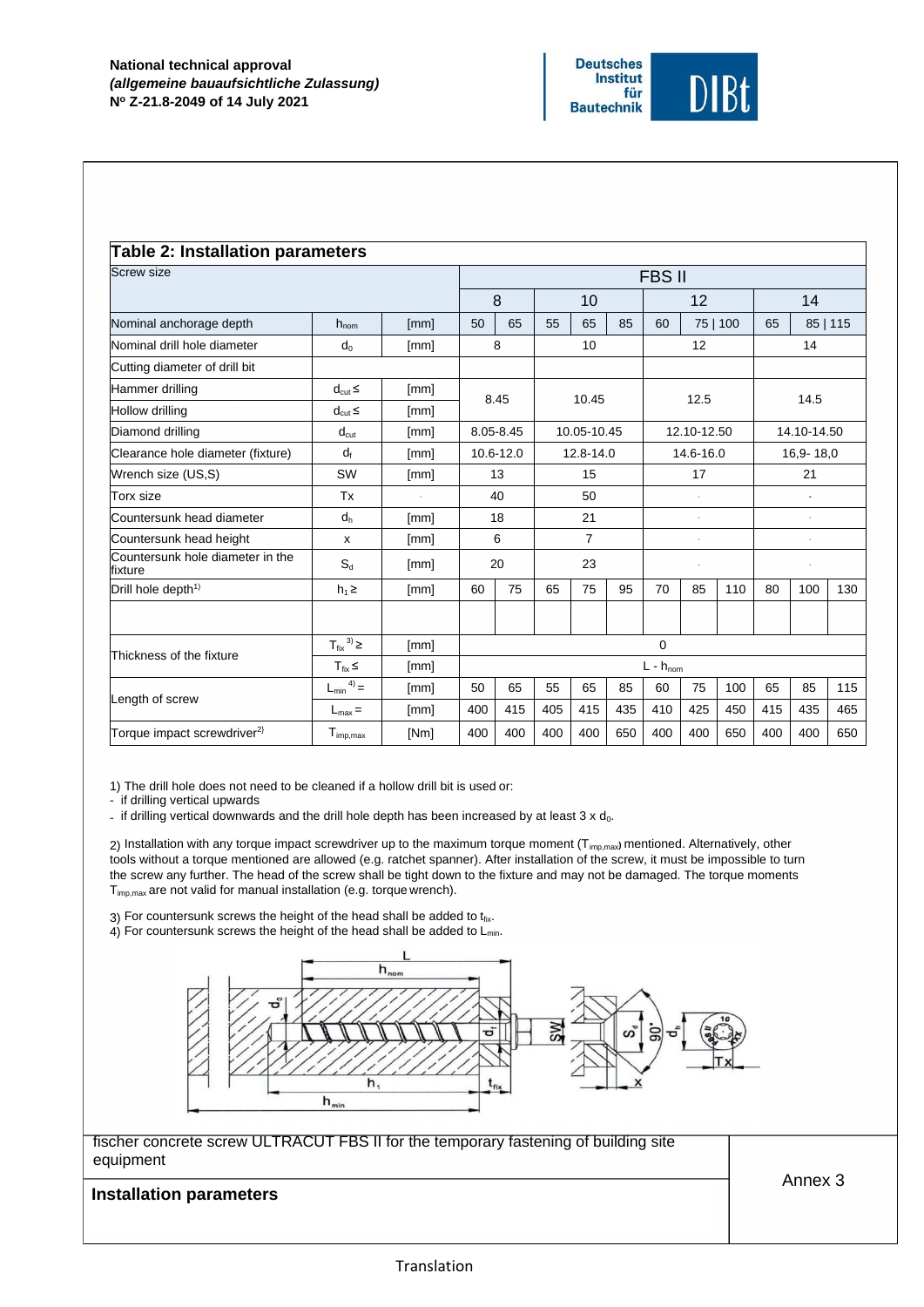

# **Table 3: Minimum concrete member thickness, minimum spacing and edge distances in cracked and non-cracked concrete**

| <b>Screw size</b>                       | <b>FBSII</b>     |      |     |     |     |     |     |     |     |     |     |     |     |
|-----------------------------------------|------------------|------|-----|-----|-----|-----|-----|-----|-----|-----|-----|-----|-----|
|                                         |                  |      |     | 8   | 10  |     |     | 12  |     |     | 14  |     |     |
| Nominal anchorage depth                 | $h_{\text{nom}}$ | [mm] | 50  | 65  | 55  | 65  | 85  | 60  | 75  | 100 | 65  | 85  | 115 |
| Minimum thickness of concrete<br>member | $h_{min}$        | [mm] | 100 | 150 | 105 | 130 | 205 | 120 | 150 | 240 | 115 | 150 | 255 |
| Minimum spacing                         | s                | [mm] | 200 | 300 | 210 | 260 | 410 | 240 | 300 | 480 | 230 | 300 | 510 |
| Minimum edge distance                   | C <sub>1</sub>   | [mm] | 65  | 100 | 70  | 85  | 135 | 80  | 100 | 160 | 75  | 100 | 170 |
| Minimum edge distance                   | C <sub>2</sub>   | [mm] | 100 | 150 | 105 | 130 | 205 | 120 | 150 | 240 | 115 | 150 | 255 |



**Table 4: Design resistance for all load directions in cracked and non-cracked concrete of compressive strength class ≥ C20/25 and ≤ C50/60**

| <b>Screw size</b>                                                                             |                  |      |     |     |     |     |      | <b>FBSII</b> |     |      |     |     |      |  |
|-----------------------------------------------------------------------------------------------|------------------|------|-----|-----|-----|-----|------|--------------|-----|------|-----|-----|------|--|
|                                                                                               |                  |      |     | 8   | 10  |     |      |              | 12  |      | 14  |     |      |  |
| Nominal anchorage<br><b>depth</b>                                                             | $h_{\text{nom}}$ | [mm] | 50  | 65  | 55  | 65  | 85   | 60           | 75  | 100  | 65  | 85  | 115  |  |
| Resistance for concrete<br>compressive strength<br>$f_{c,\text{cube}} \geq 10 \text{ N/mm}^2$ | $F_{Rd}^{1)}$    | [kN] | 2.6 | 5.0 | 3.1 | 4.0 | 8.1  | 3.9          | 5.6 | 10.6 | 3.2 | 5.0 | 12.4 |  |
| Resistance for concrete<br>compressive strength<br>$f_{c, cube} \ge 15$ N/mm <sup>2</sup>     | $F_{Rd}^{1)}$    | [kN] | 3.2 | 6.1 | 3.8 | 4.9 | 9.9  | 4.7          | 6.8 | 13.0 | 3.9 | 6.1 | 15.2 |  |
| Resistance for concrete<br>compressive strength<br>$f_{c, cube} \geq 20$ N/mm <sup>2</sup>    | $F_{Rd}^{1)}$    | [kN] | 3.7 | 7.1 | 4.4 | 5.7 | 11.4 | 5.5          | 7.9 | 15.1 | 4.5 | 7.0 | 17.6 |  |
| Resistance for concrete<br>compressive strength<br>$f_{c, cube} \geq 25$ N/mm <sup>2</sup>    | $F_{Rd}^{1)}$    | [kN] | 4.1 | 7.9 | 4.9 | 6.3 | 12.8 | 6.2          | 8.5 | 16.8 | 5.1 | 7.9 | 19.6 |  |

1) Includes material safety factor

fischer concrete screw ULTRACUT FBS II for the temporary fastening of building site equipment

Annex 4

# **Minimum concrete member thickness, minimum spacing and edge distances, design resistance for all load directions**